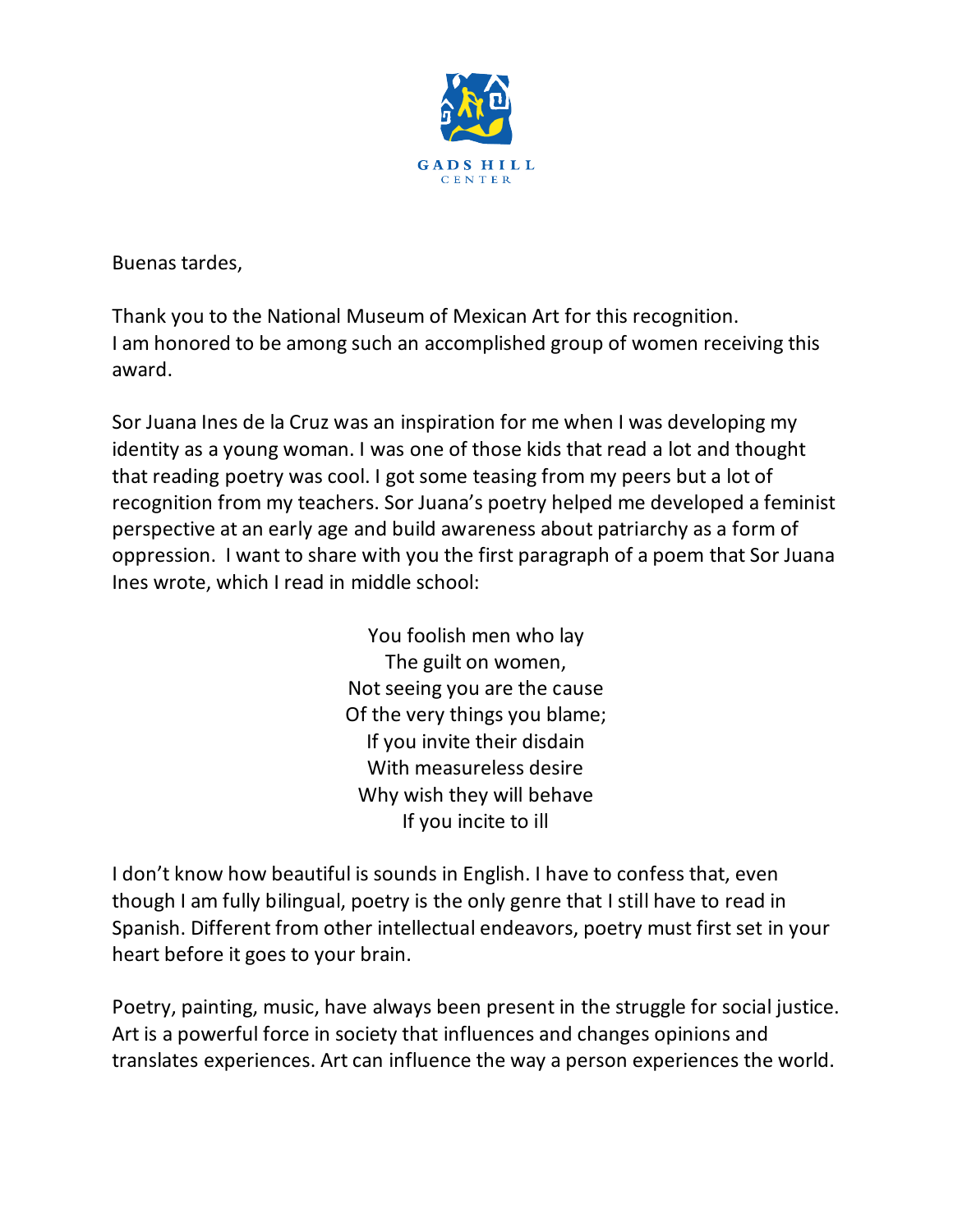

It was through art that I was able to build a national network of solidarity here in the US with the indigenous women in Guatemala resisting genocide in the early 1980s.

When I first arrived in Chicago fleeing the civil war in 1982, I brought with me the unwavering commitment to continue defending human rights and to do everything to stop the war I had escaped. Not easy tasks, when all around you looks and feels so different, the language, the smells, the social norms. Things became more challenging when my three months visa expired, and I became an undocumented immigrant because I was too afraid to go back to the war.

Despite initial language barriers, I found a way to communicate with people through the universal language of art. The ancient Mayan art of weaving opened the doors to tell the story in the US of the genocide against the indigenous people in Guatemala, and to bring awareness of the connections between the pieces of weavings displayed in museums and the gross human rights violations against the Mayan people. One of the exhibits was at the National Museum of Mexican Art in 1990. Here is the book accompanying the exhibit. The pieces of weaving are in part of my personal collection.

An idea came to me when I reluctantly attended a Tupperware house party common in the US in the 1980s. That party gave me the idea on how to build awareness about the war and start a solidarity movement based on the house party model. I replaced the plastic items with colorful and beautiful pieces of art woven by women who had survived the bombing and destruction of their village—most of them had become widows.

The house meetings provided the perfect small set up to learn about the war, secure commitments to actively oppose the US involvement, and expand the reach through the hostess networks. I organized a steering committee of talented committed US women and, together, we organized hundreds of house meetings per month, sold the beautiful weaving that women made to support